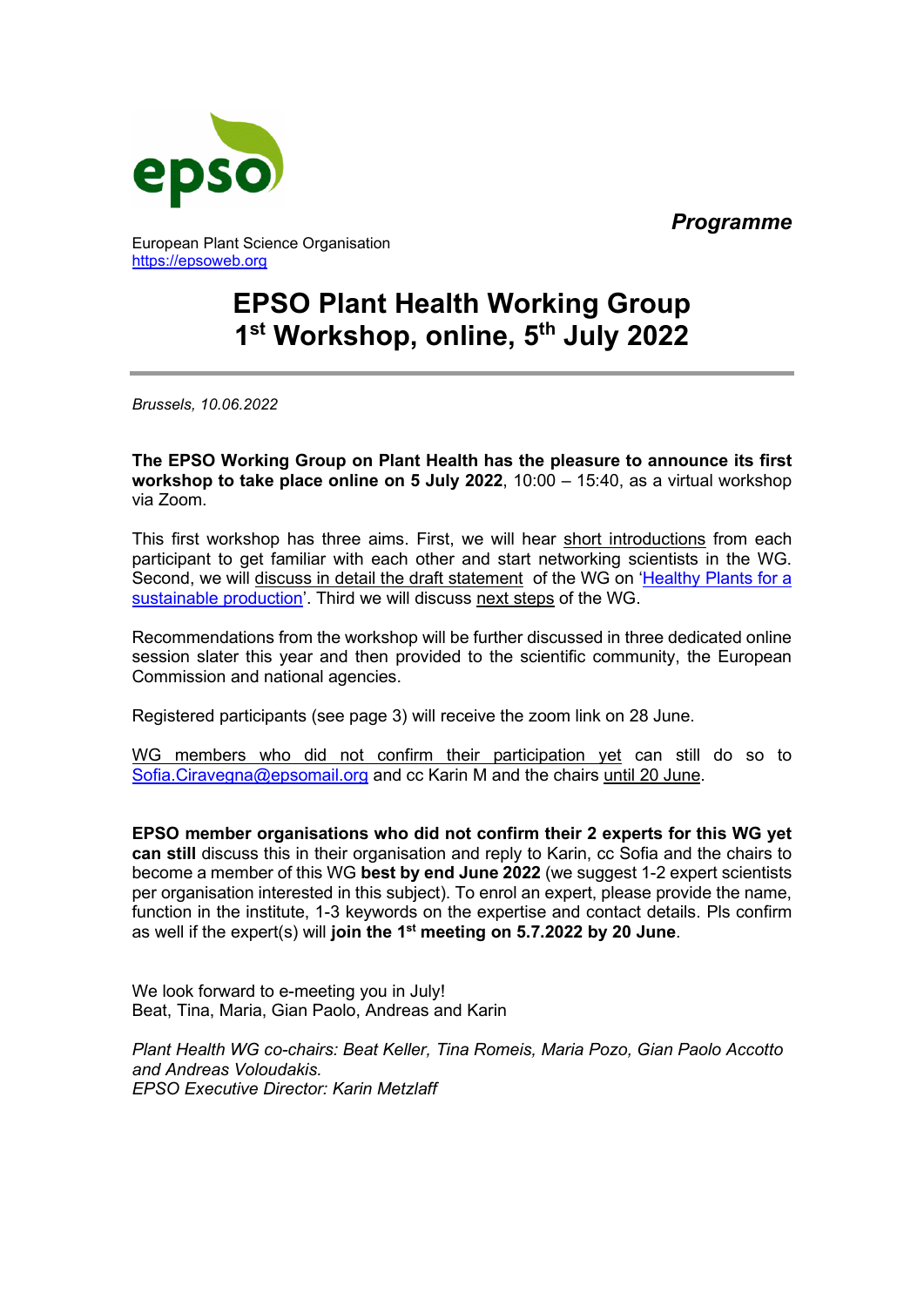# **Workshop Programme**

#### **Tuesday 5 July 2022 (10:00 – 15:40)**

#### **Log in to start the meeting at 10:00 09:30 – 10:00**

**Welcome by Beat K, Tina R, Maria P, Gian Paolo A, Andreas V, Karin M 10:00 – 10:05**

#### **Introducing EPSO, the WG, all participants – moderated by Karin M 10:05 – 12:00**

- $\circ$  Introduction to EPSO, EPSO WGs, Plant Health WG Karin M (15 min)
- $\circ$  Horizon Europe related to plant health Gisela Quaglia t.b.c. (10 min + 5 min discussion)
- $\circ$  Introduction of each participant (2 min each, 2 slides using the provided template which will be provided 16 June)

Lunch 12:00 - 13:00

#### **Discuss the draft statement** 13:00 – 14:30

- $\circ$  General introduction Beat K (5-10 min)
- $\circ$  Task one: Host plant novel approaches for resistance breeding Andreas V *= To develop novel, sustainable pathogen & pest control methods for plant health protection* 
	- $\circ$  Intro from draft statement Andreas V (5 min)
	- o Open discussion (15 min)
- o Task two: Pathogens and Pests detection Gian Paolo A
	- *= To detect pathogens & pests that affect plant health and reduce crop yields*
	- $\circ$  Intro from draft statement Gian Paolo A (5 min)
	- o Open discussion (15 min)
- $\circ$  Task three: Environment Monitoring of impact (IPM) Tina R

## *= To develop ready-to-apply pathogen & pest management technologies and disseminate them to end users.*

- $\circ$  Intro from draft statement Tina R (5 min)
- o Open discussion (15 min)
- o Missing topics Maria P
	- $\circ$  Thoughts about what is missing Maria P (5 min)
	- o Open discussion (15 min)

#### **Next steps – moderated by Beat K 14:30 – 15:30**

- o Follow-up online sessions: 3 hrs per task in autumn 2022
- o Finalise statement end 2022
- o Scientific meeting late spring / early summer 2023
	- o Physical or online?
		- City (Maria: Granada / ES; Andreas: Athens / GR; Tina: Berlin / DE)
	- o Month

## **Closing by Beat K, Tina R, Maria P, Gian Paolo A, Andreas V, Karin M**

**15:30 – 15:40**